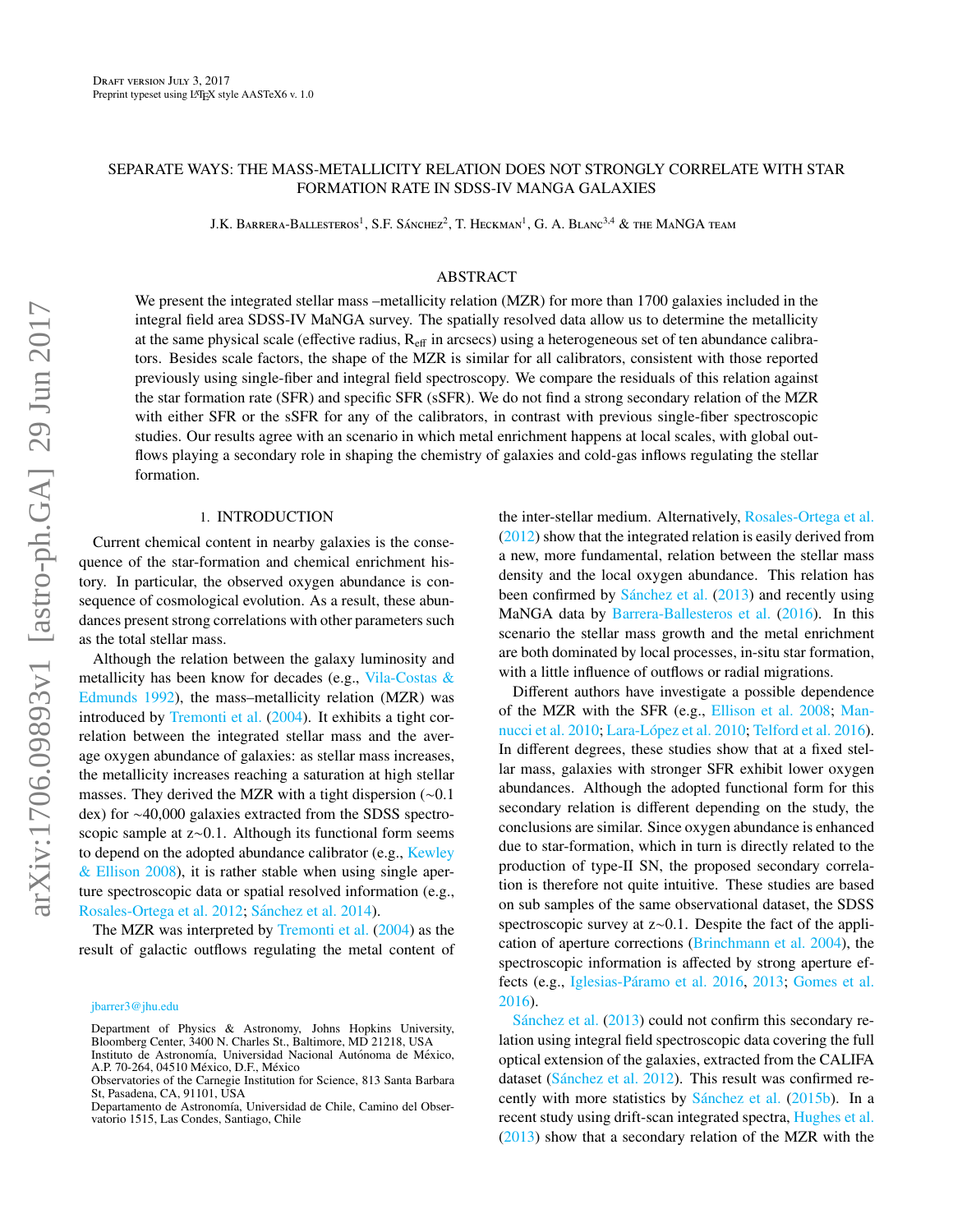SFR is not present. Indeed, [Rosales-Ortega et al.](#page-9-3) [\(2012\)](#page-9-3) had already shown that the relation with the sSFR (using as a proxy the H $\alpha$  equivalent width [EW(H $\alpha$ )]) of the local MZ relation does not present a secondary trend, but follows the primary relation between the SFR and stellar mass, as studied in detail by Sánchez et al.  $(2013)$  and more recently by Cano-Díaz et al. [\(2016\)](#page-9-18). These results were also discussed in [Salim et al.](#page-9-19) [\(2014\)](#page-9-19), who divided the data presented by Sánchez et al.  $(2013)$  in mass bins and found a correlation between the metallicity and the sSFR in each of those bins. Those correlations are easily explained as a consequence of the combination between the SFR-mass and mass-metallicity relations. These secondary dependences disappear if the primary dependence of the mass with metallicity is removed. Finally, [Moran et al.](#page-9-20) [\(2012\)](#page-9-20) showed that this secondary relation is not shown in their data, rather they propose a secondary relation with the gas fraction. Thus, the secondary relation of the SFR and the MZR has been observed, so far, only in aperture-based spectroscopic observations.

In this article we explore the MZR and its possible dependence with the SFR and sSFR for more than 1700 galaxies included in the spatially-resolved spectroscopic MaNGA survey [\(Bundy et al.](#page-9-21) [2015\)](#page-9-21). The distribution of the article is as follows: in Section [2](#page-1-0) we present our sample of galaxies, an overview of the dataset as well as a brief description of the ten calibrators used to derive the oxygen abundance; the statistical wealth of the data allow us to present in Section [3](#page-2-0) the MZR at a fixed physical scale (i.e.,  $R_{\text{eff}}$ ); we explore the possible dependence of its residuals with the SFR and sSFR in Section [4](#page-2-1) as well as the impact of the stellar mass and aperture effects in these residuals; these results are discussed in Section [5;](#page-6-0) finally we present the main conclusions of this work in Section [6.](#page-8-0)

### 2. SAMPLE AND DATA

# 2.1. *The MaNGA sample*

<span id="page-1-0"></span>For this study we use the sample observed by the MaNGA survey until June 2016 (2730 galaxies at redshift 0.03< *<sup>z</sup>* <0.17). The goal of the ongoing MaNGA survey is to observe approximately 10.000 targets, detailed description of the selection parameters can be found in [Bundy et al.](#page-9-21) [\(2015\)](#page-9-21). A detailed a description of the sample properties is found in [Wake](#page-9-22) [\(2016\)](#page-9-22). The MaNGA survey is taking place at the 2.5 meter Apache Point Observatory [\(Gunn et al.](#page-9-23) [2006\)](#page-9-23). Observations are carried out using a set of 17 different fiberbundles science IFU [\(Drory et al.](#page-9-24) [2015\)](#page-9-24). These IFS feed two dual channel spectrographs [\(Smee et al.](#page-9-25) [2013\)](#page-9-25). Details of the survey spectrophotometric calibrations can be found in [\(Yan](#page-9-26) [et al.](#page-9-26) [2016\)](#page-9-26).Observed datacubes are reduced by a dedicated pipeline described in [Law et al.](#page-9-27) [\(2016\)](#page-9-27). This sample covers a wide range of parameters (e.g, stellar mass, SFR and morphology), providing a unique view of galactic properties in the Local Universe.



<span id="page-1-1"></span>Figure 1. Comparison of our sample of galaxies and the SDSS-DR7 sample in the stellar mass - SFR plane. The background distribution shows the well-know star-formation and retired sequence in the SDSS galaxies. Red points show the total SFR and stellar masses for our selected sample (1704 galaxies). On the horizontal and vertical histograms we compare the stellar mass and SFR distributions for these two samples. In these histograms, grey and blue panels represent the SDSS and our sample, respectively.

To extract the two-dimensional physical properties from the reduced datacubes we used the analysis pipeline PIPE3D (Sánchez et al.  $2016$ ). For a detailed description on the fitting procedure and uncertainties determination see Sánchez et al. [\(2015a\)](#page-9-29). An overview on how this pipeline extracts the maps of the physical properties from ionized-gas emission lines datacubes is described in [Barrera-Ballesteros et al.](#page-9-6) [\(2016\)](#page-9-6). Prior to deriving the characteristic oxygen abundances in each galaxy, we first select those regions (i.e., spaxels) that meet the following criteria:*(a)* flux ratios ([OIII]/Hβ and [NII]/H $\alpha$ ) lying in the star-forming region of a BPT [\(Baldwin](#page-9-30) [et al.](#page-9-30) [1981\)](#page-9-30) diagnostic diagram (i.e., below the Kauff[mann](#page-9-31) [et al.](#page-9-31)  $(2003)$  demarcation line) and *(b)* an EW(H $\alpha$ ) larger than 6 Å. These combined criteria ensure that the ionization is due to young stars (e.g., [Cid Fernandes et al.](#page-9-32) [2011;](#page-9-32) Sánchez et al. [2014\)](#page-9-4). We convert the luminosity of the H $\alpha$  emission line for each of the spaxels to their SFR using the relation pre-sented in [Kennicutt](#page-9-33) [\(1998\)](#page-9-33). Then, we co-add together those spaxels with ionization compatible with star-formation to derive the integrated SFR. The result of obtaining the total SFR using this procedure does not change substantially compared to (for instance) the total SFR from the integrated  $H\alpha$  flux within the IFU's field of view (e.g., Catalán-Torrecilla et al. [2015\)](#page-9-34) .

In addition, we determine the oxygen abundance for each spaxel using the different calibrators presented in Sec[.2.2.](#page-2-2)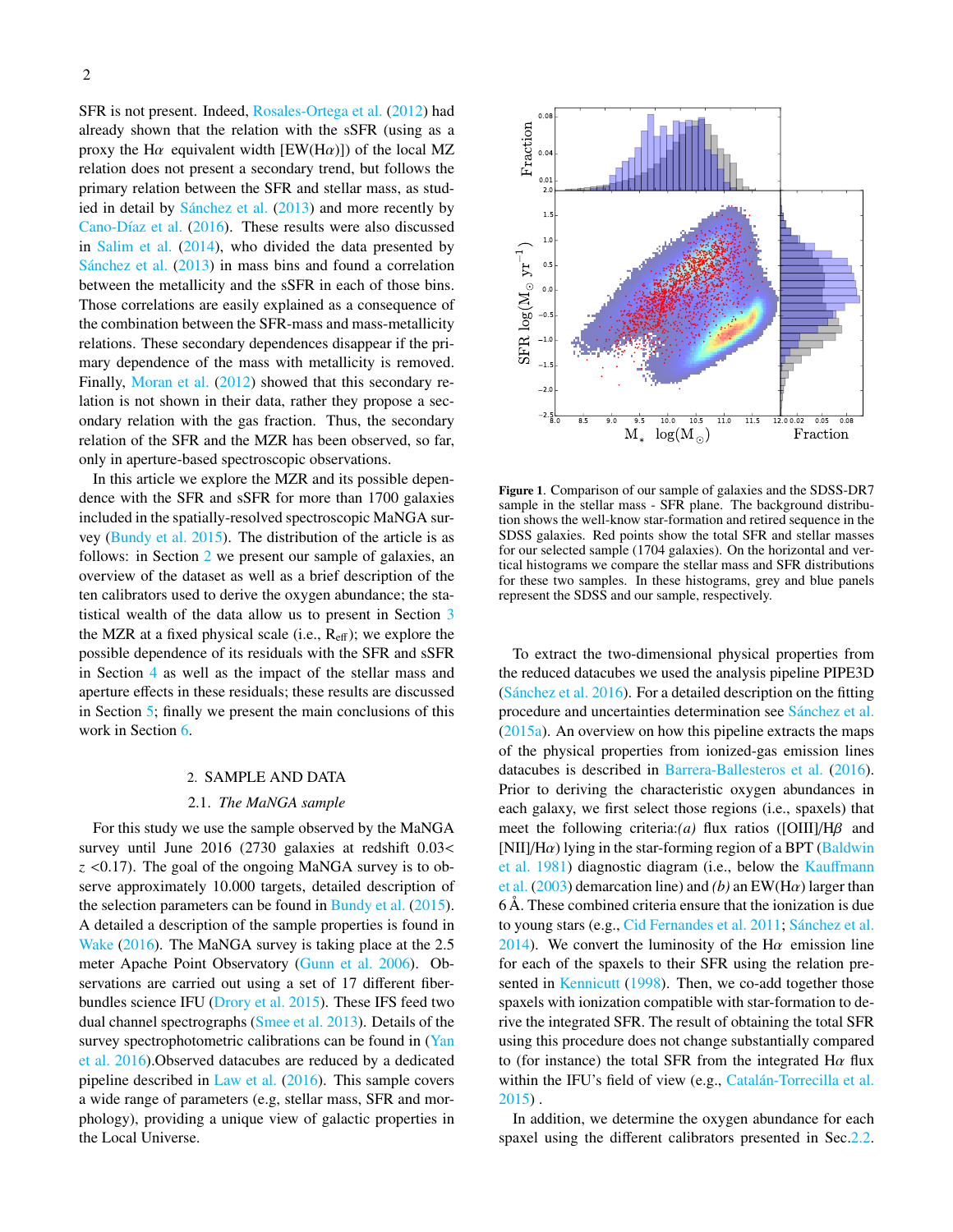The oxygen abundances presented in this article are determined as those at the effective radius  $R<sub>eff</sub>$  from the best fitted radial gradient in each calibrator. Details about the method to derive abundance gradient, are described in Sánchez et al. [\(2013\)](#page-9-5); Sánchez-Menguiano et al.  $(2016)$ . The photometric properties of the galaxies (stellar mass  $[M_{\odot}]$ , major position angle, and ellipticity) are obtained from the NSA catalog  $<sup>1</sup>$  $<sup>1</sup>$  $<sup>1</sup>$ .</sup> We use as our final sample those galaxies where it is possible to determine the oxygen abundance at the  $R_{\text{eff}}$  fulfilling the above criteria (i.e.,1704 objects). This selected sample corresponds mainly to galaxies located in the star-forming main sequence in the stellar mass - SFR plane (see Fig[.1\)](#page-1-1).

### 2.2. *Abundance Calibrators*

<span id="page-2-2"></span>In order to avoid the controversy between different abundance calibrator derivations and to explore the MZR in the most general way we adopted a heterogeneous set of ten abundance calibrators. We derive the abundance using (*i*) calibrators based on the "direct method", including the O3N2 and N2 line ratio calibrators proposed by [Marino et al.](#page-9-36) [\(2013\)](#page-9-36) (hereafter O3N2-M13 and N2, respectively); the calibration described in [Rosales-Ortega](#page-9-37) [\(2010\)](#page-9-37) (here after R23), and the calibrator proposed by [\(Pilyugin et al.](#page-9-38) [2010,](#page-9-38) hereafter ONS); (*ii*) an electronic-temperature corrected calibrator proposed by Peña-Guerrero et al.  $(2012)$  for an average of the abundances derived using the four previous methods (hereafter *t*2); (*iii*) two mixed calibrators, based on the O3N2 calibrator [\(Pettini & Pagel](#page-9-40) [2004,](#page-9-40) hereafter O3N2-PP04), and the R23 indicator [\(Maiolino et al.](#page-9-41) [2008,](#page-9-41) hereafter M08); (*iv*) two calibrators based on pure photo-ionization models, the one included in the pyqz code, which makes use of the O2, N2, S2, O3O2, O3N2, N2S2 and O3S2 line ratios as described in [\(Dopita et al.](#page-9-42) [2013,](#page-9-42) hereafter pyqz); and the one adopted by [Tremonti et al.](#page-9-1) [\(2004\)](#page-9-1) in their exploration of the MZR based on the R23 line ratio (hereafter T04); and finally (*v*) a code to infer the metallicity from strong emission lines using Bayesian statistics [\(Blanc et al.](#page-9-43) [2015,](#page-9-43) hereafter, IZI).

### <span id="page-2-0"></span>3. THE MANGA INTEGRATED MZ RELATION

In Fig[.2](#page-3-0) we present the MZR for our sample of MaNGA targets using the ten different calibrators listed in the first column of Tab. [1.](#page-3-1) For visualization purposes, we plot the average metallicity at different stellar mass bins for our set of calibrators in two different panels. The left panel shows the MZR derived used only direct-method calibrators, whereas right panel shows mixed and photoionization model based calibrators.

As we explain in Sect[.2.2,](#page-2-2) the derivation of these calibrators is quite heterogeneous. However, it is remarkable that metallicities derived from these different calibrators follow a similar trend. Metallicity increases with the stellar mass and

reaching a constant value for more massive galaxies. Depending on the indicator, the absolute scale of the relation varies. For comparison, we plot in left panel of Fig. [2](#page-3-0) the best-fit curve of the MZR derived from the CALIFA survey (see dashed black curve,  $S$ ánchez et al.  $2014$ ). This curve is in excellent agreement with the MZR derived using direct method calibrators. We also plot in right panel of Fig. [2](#page-3-0) the best-fitted curve of the MZR derived by [Mannucci et al.](#page-9-8) [\(2010\)](#page-9-8) and the median values from [\(Tremonti et al.](#page-9-1) [2004,](#page-9-1) see their Table 3) using single fiber spectroscopic data (see blackdashed and blue-dotted curves in left panel of Fi[g2,](#page-3-0) respec-tively). The curve derived by [Mannucci et al.](#page-9-8) [\(2010\)](#page-9-8) shows a very good agreement with the median points from the pyqz calibrator (green-started points). On the other hand the curve from [Tremonti et al.](#page-9-1) [\(2004\)](#page-9-1) shows an offset to higher metallicities for low-mass galaxies.

# <span id="page-2-1"></span>4. THE SFR AND SSFR DEPENDENCE OF THE MZR RESIDUALS

In order to determine the residuals of the MZR for each indicator, we fit their median values at different mass bins using the functional form between these two parameters introduced by [Moustakas et al.](#page-9-44) [\(2011\)](#page-9-44) and used by Sánchez et al. [\(2013\)](#page-9-5):

$$
y = a + b(x - c) \exp(-(x - c))
$$
 (1)

<span id="page-2-4"></span>where  $y = 12 + \log(O/H)$  and  $x = \log(M_*/M_{\odot}) - 8.0$ . This functional form has been motivated by the shape of the MZR (Sánchez et al.  $2013$ ). The fitting coefficients,  $a$ ,  $b$  and  $c$  represent the maximum metallicity, the curvature of the line and the stellar mass where the metallicity reach its maximum, respectively. We fix to  $c = 4.0$  since at that mass the abundance is almost constant for any calibrator. In Tab. [1](#page-3-1) we present the best-fitted parameters *a* and *b* for all the calibrators. As expected from Fig[.2,](#page-3-0) direct-method based calibrators show low values of *a*. The *b* coefficient does not depend strongly on the calibrator, in fact within their uncertainties they are all similar.

We obtain the residuals of the MZR  $(\Delta \log(O/H))$  for each calibrator by subtracting the metallicities from the best fitted curve. The standard deviation for each of them ( $\sigma$  MZscatter) is listed in Tab[.1](#page-3-1) (see also error bars in Fig[.3\)](#page-2-0). We find that direct method, the *t*2 -based, and the IZI Bayesianbased calibrators show lower dispersion in their scatter (∼ 0.06 - 0.07 dex) compare to model-based or mixed calibrators (∼ 0.10- 0.16 dex). This difference in the scatter of the MZR suggests that hybrid or model-based calibrators may introduce an artificial higher dynamical range of the residuals in comparison to the direct-methods and *t*2 calibrators. We also perform a similar analysis using as fitting function a fourth-order polynomial, following [Mannucci et al.](#page-9-8) [\(2010\)](#page-9-8). We found similar standard deviations in the scatter as those reported in Tab[.1](#page-3-1)

To explore the possible secondary dependence of the MZR

<span id="page-2-3"></span><sup>1</sup> http://www.nsatlas.org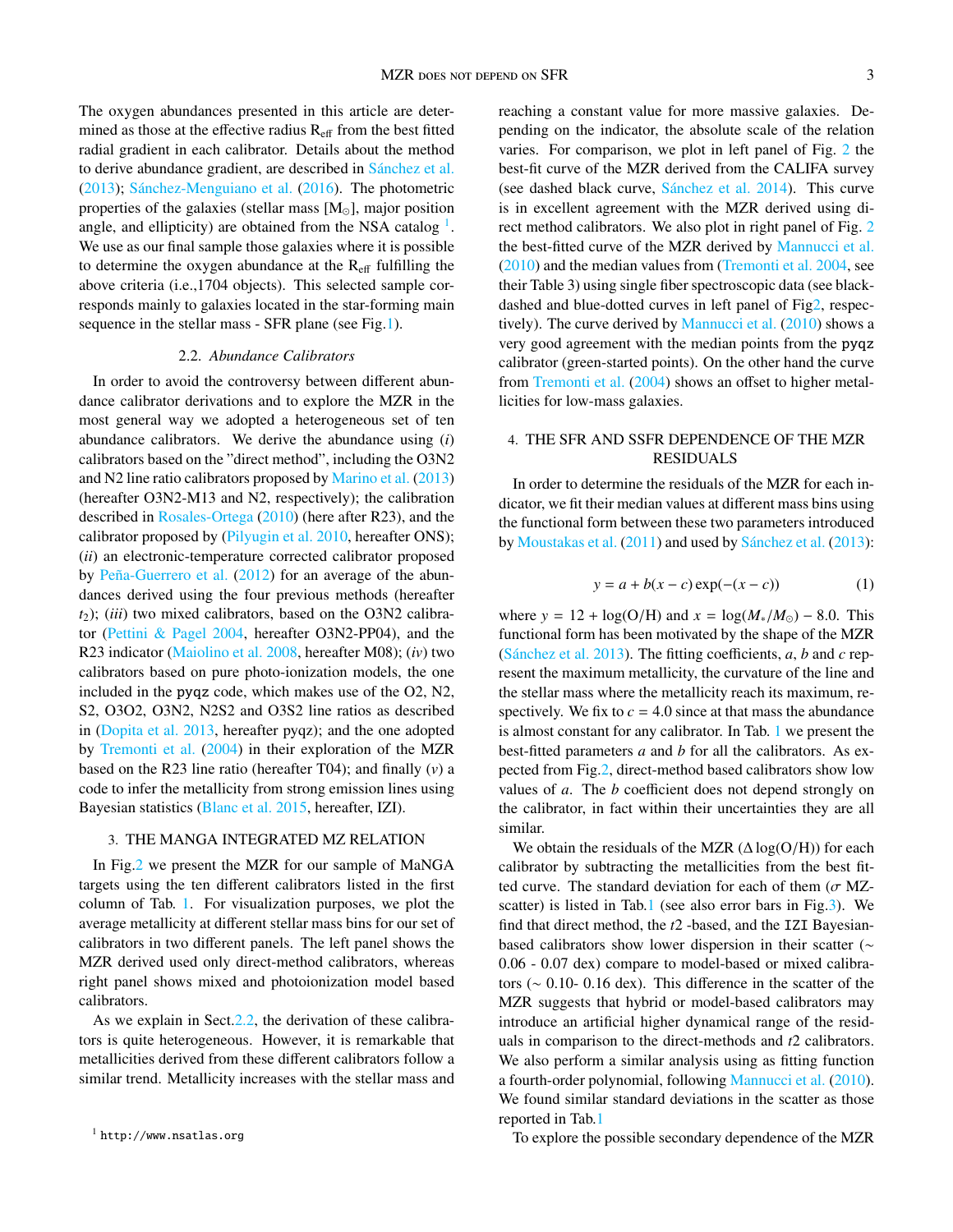

<span id="page-3-0"></span>Figure 2. MZR using different metallicity calibrators measured at  $R_{\text{eff}}$  for more than 1700 MaNGA galaxies. Line-connected symbols represent median values at given mass bin for the different calibrators. The error bars in the top-left symbols represent the average standard deviation for each indicator at different mass bins. In the left panel we use direct method-based metallicity calibrators (see Sec. [2.2](#page-2-2) for their reference; O3N2-M13, black dots; N2, red triangles; ONS, orange pentagons; and R23, cyan diamonds). For reference of the dynamic range, we plot in the background the MZR for individual galaxies color-coded by their density using the O3N2-M13 calibrator. The dashed curve represents the best fit of the MZR derived for the CALIFA sample (Sánchez et al. [2014\)](#page-9-4). In the right panel we use semi-empirical or modeled calibrators (O3N2-P04, blue squares; pyqz, green stars; *t2*, yellow down-triangles; M08, left-triangles; T04, right-triangles; IZI, maroon filled-circles). As for the left panel we plot the individual values for all the sample using O3N2-P04 indicator. The black dashed curve represents the best fit from [Mannucci et al.](#page-9-8) [\(2010\)](#page-9-8). The dotted blue curve represents the median values from [Tremonti et al.](#page-9-1) [\(2004\)](#page-9-1).

| Metallicity     | MZ Best Fit     |                             | $\sigma$ MZ-scatter | <b>AMZ Best Fit</b> |                                                   | $\sigma \Lambda$ MZ scatter |
|-----------------|-----------------|-----------------------------|---------------------|---------------------|---------------------------------------------------|-----------------------------|
| Indicator       | $a$ (dex)       | b (dex / $log(M_{\odot})$ ) | $(\text{dex})$      | $\alpha$ (dex)      | $\beta$ (dex/log( $M_{\odot}$ yr <sup>-1</sup> )) | $(\text{dex})$              |
| $O3N2 - M13$    | $8.56 \pm 0.02$ | $0.005 \pm 0.013$           | 0.067               | $-0.005 \pm 0.1$    | $0.001 + 0.002$                                   | 0.067                       |
| N <sub>2</sub>  | $8.53 \pm 0.01$ | $0.01 \pm 0.01$             | 0.069               | $-0.016 + 0.02$     | $-0.013 + 0.002$                                  | 0.067                       |
| <b>ONS</b>      | $8.49 \pm 0.02$ | $0.01 \pm 0.02$             | 0.075               | $-0.027 \pm 0.01$   | $-0.003 \pm 0.001$                                | 0.075                       |
| R <sub>23</sub> | $8.53 \pm 0.09$ | $0.006 \pm 0.052$           | 0.125               | $-0.053 \pm 0.031$  | $-0.006 + 0.003$                                  | 0.125                       |
| <b>O3N2 P04</b> | $8.82 \pm 0.03$ | $0.007 + 0.020$             | 0.097               | $0.047 \pm 0.039$   | $0.007 + 0.004$                                   | 0.098                       |
| pyqz            | $9.10 \pm 0.05$ | $0.013 \pm 0.030$           | 0.137               | $-0.061 + 0.021$    | $-0.006 \pm 0.002$                                | 0.138                       |
| t2              | $8.87 \pm 0.03$ | $0.005 \pm 0.017$           | 0.073               | $-0.030 \pm 0.048$  | $-0.003 + 0.006$                                  | 0.073                       |
| M <sub>08</sub> | $8.76 \pm 0.03$ | $0.007 \pm 0.019$           | 0.097               | $-0.048 \pm 0.018$  | $-0.005 + 0.002$                                  | 0.097                       |
| T <sub>04</sub> | $8.79 \pm 0.13$ | $0.006 \pm 0.064$           | 0.167               | $0.006 \pm 0.006$   | $0.001 + 0.002$                                   | 0.167                       |
| IZI             | $8.71 \pm 0.02$ | $0.005 \pm 0.019$           | 0.059               | $0.008 \pm 0.027$   | $0.001 \pm 0.003$                                 | 0.059                       |

<span id="page-3-1"></span>Table 1. Fitting parameters for the MZR and its scatter for the set of abundance calibrators used in this study. For each calibrator we list the: parameters *a* and *b* from the fitting of Eq[.1](#page-2-4) to the MZR;  $\sigma \Delta$  MZ scatter lists the standard deviation of the residuals after subtracting the best fit to the MZR; the parameters  $\alpha$  and  $\beta$  represent the linear fitting of the residuals of the MZR respect to the SFR (see Sec[.4\)](#page-2-1);  $\sigma\Delta$  MZ scatter lists the standard deviation of the scatter of the linear fitting using the above parameters.

with the SFR, it is necessary to study whether the residuals of the primary relation correlated with the SFR. In Fig. [3](#page-4-0) we plot for each calibrator the median value of the  $\Delta \log(O/H)$ within bins of SFR of 0.3  $log(M_{\odot} yr^{-1})$  width in a range of -1.5 and 1.0  $\log(M_{\odot} \text{ yr}^{-1})$ . We find a good agreement of these medians for all the calibrators. Moreover, the dynamic range of these medians is smaller than  $\pm$  0.1 dex, which is the typical deviation of the MZR scatter. In other words, from these comparisons we do not find a significant trend of the scatter of the metallicity with respect to the SFR. Except for a very mild decrement of the residuals at low SFR, for some calibrators (e.g., N2, R23,and t2). Nevertheless, to quantify the possible linear relation of the scatter (i.e., a secondary relation of the SFR with respect to the MZR) we perform a linear

fitting of these two parameters for our set of calibrators. In Tab[.1](#page-3-1) we listed the best-fitted parameters ( $\alpha$  and  $\beta$  for the zero point and slope, respectively) for all the calibrators. We find that both the slope  $(\alpha)$  and the zero-point  $(\beta)$  are nearly zero. This is reinforcing evidence that there is not secondary relation of the MZR with the SFR. We also note that standard deviation of the residuals of this linear fitting is similar to the one derived from the MZR fitting (see last column in Tab. [1\)](#page-3-1).

In Fig. [3](#page-4-0) we compare two secondary relations reported in the literature with  $\Delta \log(O/H)$  [\(Mannucci et al.](#page-9-8) [2010;](#page-9-8) [Lara-](#page-9-9)López et al. [2010,](#page-9-9) blue dashed and black dotted lines, respectively). As prescribed by [Mannucci et al.](#page-9-8) [\(2010\)](#page-9-8), we build the blue-dashed curve by subtracting their relation without SFR dependence (i.e.,  $\mu_0$  in their Eq.4) to the same relation with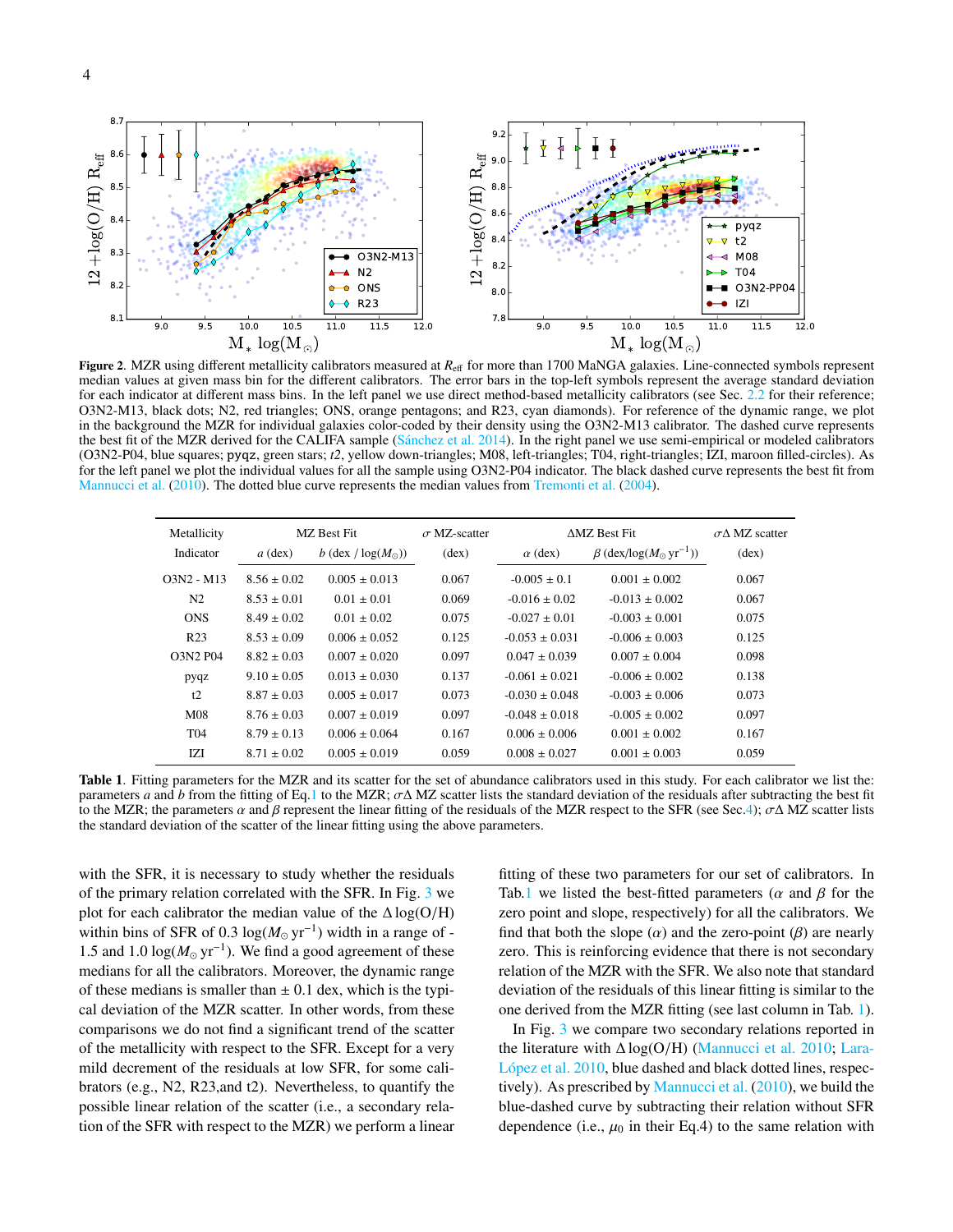

<span id="page-4-0"></span>Figure 3. MZR residuals from their best fitting curve against the SFR using different abundance indicators. Line-connected symbols represent median values at given SFR bin. The error bars in the top represent for each indicator the dispersion of the residuals from the best linear fit (see details in Sec. [4\)](#page-2-1). For each calibrator we use the same symbols as in Fig[.2.](#page-3-0) For comparison we plot in the background the distribution of these residuals using the O3N2-M13 calibrator. The dashed line represents the relation between the scatter and the SFR presented in [Mannucci et al.](#page-9-8) [\(2010\)](#page-9-8) while the dotted line represent the relation by Lara-López et al.  $(2010)$ .



<span id="page-4-1"></span>Figure 4. MZR residuals from their best fitting curve as function of the sSFR. Line-connected symbols represent median values at given sSFR bin. The error bars in the bottom represent the dispersion of the residuals from the best linear fit. For each calibrator we use the same symbols as in Fig[.2.](#page-3-0)

SFR dependence (i.e.,  $\mu_{0.32}$ ). Similarly, we build the blackdotted curve by subtracting from the MZ-SFR relation with the one obtained removing the effect of the SFR in Eq. 1 in Lara-López et al.  $(2010)$ . The relation presented by [Man](#page-9-8)[nucci et al.](#page-9-8) [\(2010\)](#page-9-8) highlights the fact that the secondary relation of the SFR is more evident at low stellar masses (see their Fig. 1) as observed in our plot (see blue-dashed line in Fig[.3\)](#page-4-0). Although, it is evident that there is disagreement at low SFRs between this curve and our result, at larger SFRs this curve is a good representation of the scatter for almost all the calibrators. This in any case would happen if there is no dependence with the SFR at all. On the other hand, we do not find any correspondence between our data and the possible secondary relation of the SFR with the MZR described by the dotted black line in Fig.  $3$  from Lara-López et al.  $(2010)$ at any SFR range, except at SFR  $\sim 1.0 M_{\odot} \text{ yr}^{-1}$ . In next section we explore if the presence of a relation of the SEP and tion we explore if the presence of a relation of the SFR and  $\Delta \log(O/H)$  can be observed at different stellar mass bins.

Finally, in Fig. [4](#page-4-1) we compare the residuals of the MZR with the sSFR. Except at the lowest bin of sSFR, we find that residuals do not vary significantly as function of the sSFR regardless of the abundance calibrator. This trend has also been observed in single-fiber spectroscopic studies. [Tremonti et al.](#page-9-1) [\(2004\)](#page-9-1) noted that the residuals of their derived MZR do not depend on the EW(H $\alpha$ ), which is a direct proxy for sSFR (see bottom-right panel in their Fig.7). For the lowest bin of sSFR the median metallicities residuals change drastically depending on the calibrator. Some of them show a positive residual (e.g., T04), zero (e.g., T04) or negative residuals (e.g., pyqz).

### 4.1. *Impact of stellar mass in the MZR residuals*

The large sample of MaNGA galaxies allows us to investigate further the possible interplay of the stellar mass, and star formation in the metallicity. Even though we remove the stellar mass dependence in the metallicity by studying the residuals of the MZR, we still can ask how their observed relation (or lack thereof) with the SFR changes for different stellar masses. In Fig. [5](#page-5-0) we plot  $\Delta \log(O/H)$  against the SFR for three different mass bins from left to right: low, intermediate and high stellar mass galaxies. For the low-mass bin the residuals of the MZR seems to decrease with the  $SFR < 1.0 M_{\odot} \text{ yr}^{-1}$ . For larger SFRs the trend is not clear, some calibrators show larger residuals whereas the  $O3N2$ some calibrators show larger residuals whereas the O3N2 based calibrators show residuals close to zero. In this lowmass bin for the range of SFRs where we observe the decrement in the residuals, we note that for a given SFR these residuals are smaller than the reported trend in [\(Mannucci](#page-9-8) [et al.](#page-9-8) [2010\)](#page-9-8). In fact, the slopes in log scale of the trend for all the calibrators are smaller than the slope presented in [\(Man](#page-9-8)[nucci et al.](#page-9-8) [2010\)](#page-9-8) (0.03 to 0.23 dex /  $M_{\odot}$  yr<sup>-1</sup>). Even more, the standard deviation of the residuals distributions at low SFR bins is consistent with  $\Delta \log(O/H) = 0$  dex. The scarce fraction of galaxies with measured metallcities at high SFRs in this low-mass bin may explain the abrupt difference in the residuals at high SFR.

For the intermediate mass bin, the trends for the different calibrators are mixed. Some calibrators seem to decrease as the SFR increases (e.g., R23 and T04) while others show a constant trend around zero scatter (e.g., O3N2, ONS, and IZI). As we mentioned above most of the calibrators are not available for high SFR which may induce the strong decrement at high SFR. Without considering that last SFR bin, the distributions of all the calibrators are, within their deviations, consistent with a constant zero residual. As for the low-mass bin, the residual distributions at low SFRs is smaller than those reported in [\(Mannucci et al.](#page-9-8) [2010\)](#page-9-8), except for the R23, pyqz, and T04 calibrators; where the deviation of their distri-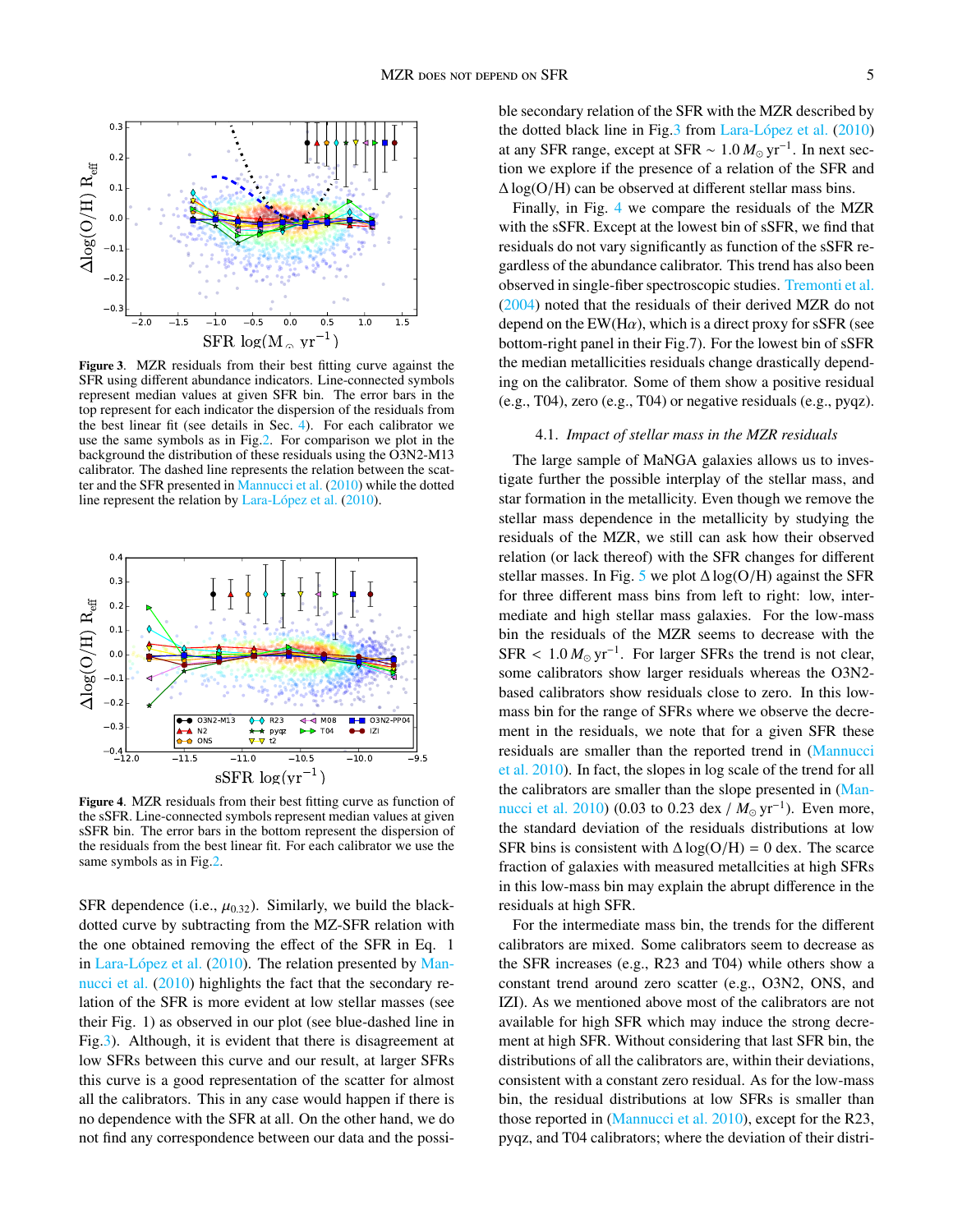

<span id="page-5-0"></span>Figure 5. MZR residuals from their best fitting curve as function of the SFR for different stellar mass bins. The sample has been binned in three stellar mass: low, intermediate and high stellar masses (left, middle, and right panels, respectively). Color code of the lines, symbols and error bars are similar as in Fig[.3.](#page-4-0) Data points represent the residuals from the O3N2-M13 calibrator.



<span id="page-5-1"></span>Figure 6. MZR residuals from their best fitting curve as function of the sSFR for different stellar mass bins. The stellar mass bins are the same as in Fig[.5.](#page-5-0) Color code of the lines, symbols and error bars are similar as in Fig[.4.](#page-4-1) Data points represent the residuals from the O3N2-M13 calibrator.

butions are larger than the blue line.

For the most massive galaxies (right panel in Fig. [5\)](#page-5-0) in most of the calibrator (except pyqz) the median residuals are rather constant around <sup>∆</sup> log(O/H) <sup>∼</sup> 0 dex for the different SFR bins. For the calibrators with the largest deviations (i.e., N2, ONS, and R23), the residual distributions include the trend described in blue dashed line, making statistically inconclusive whether or not the trend presented in [\(Mannucci](#page-9-8) [et al.](#page-9-8) [2010\)](#page-9-8) can be described using these calibrators.

In Fig. [6](#page-5-1) we study the residuals of the MZR with the sSFR at different stellar mass bins. For the low mass bin (left panel of Fig. [6\)](#page-5-1), the observed trend of the residuals with the sSFR depends strongly on the calibrator. Some calibrators shows a significant decreasing in the residual with sSFR (e.g., N2), whereas some other do not exhibit an evident trend in the residuals with the SFR (e.g., O3N2-M13). A linear fitting of these two parameters quantifies these trends from negative slopes to no trend  $(-0.17 \text{ to } 0.001 \text{ dex } / \log(\text{yr}^{-1}))$ . As

we note above for the relation of the MZR residuals and the SFR, the large distributions of the residuals at different bins of sSFR also make the observed negative trends compatible to the MZR residuals showing no trend with the sSFR. For the intermediate stellar masses (middle panel in Fig. [6\)](#page-5-1) all the calibrators seem to show no relation between the residuals and the sSFR. For the most massive galaxies within the error bars the residuals show a lack of trend with the SFR. This further exploration of the MZR residual at different stellar masses suggests that our results in Fig. [3](#page-4-0) and Fig. [4](#page-4-1) appear to be independent on the considered mass range. This is that metallicity does not strongly depends on the SFR.

## 4.2. *Central MaNGA Metallicities*

<span id="page-5-2"></span>Spatially resolved observations allow us to measure physical properties at different galactic scales of our sample. Above, we analyze the metallicities derived at the effective radius using the fitting of the radial metallicity gradient. Nevertheless, we can select any aperture or region within the area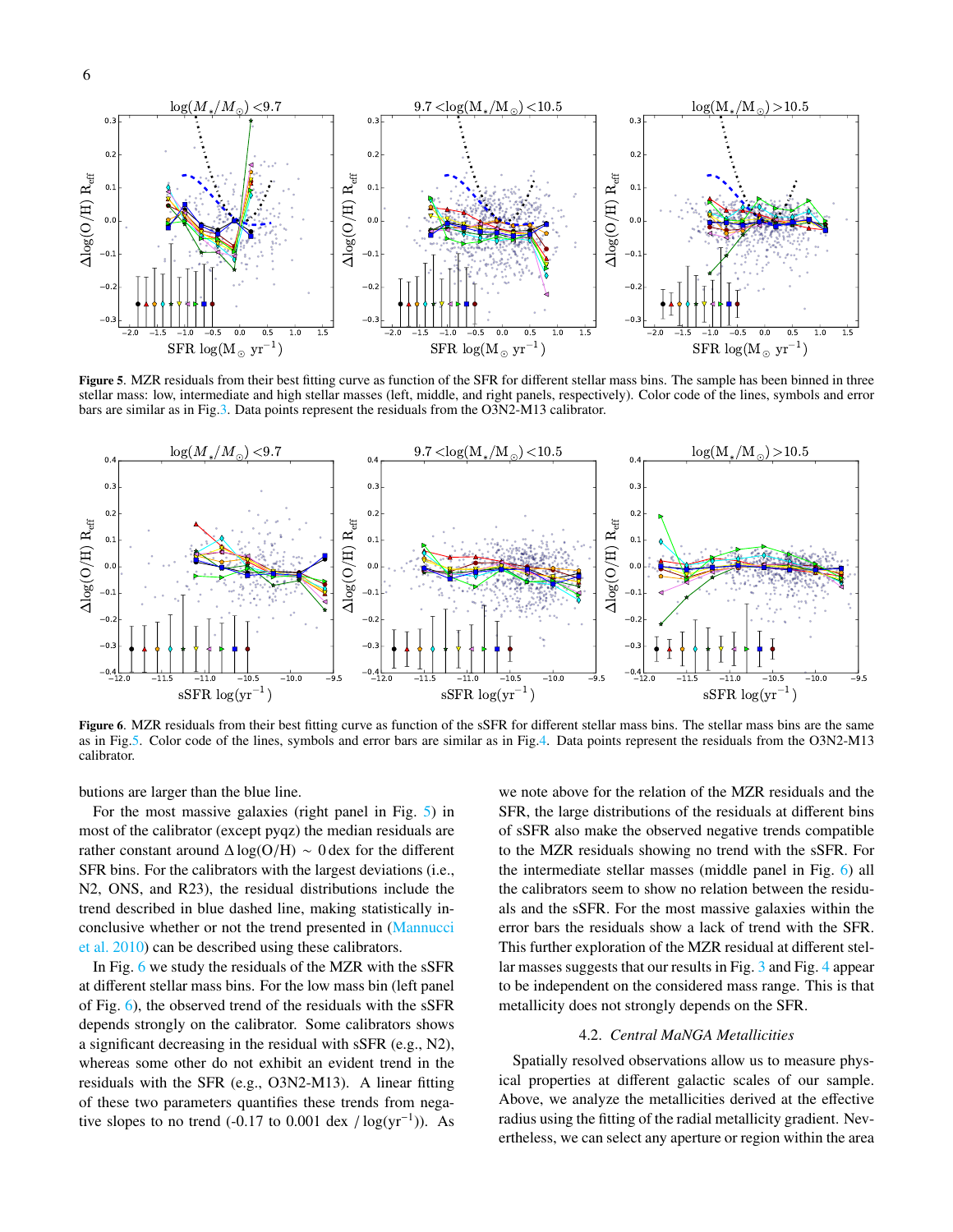

<span id="page-6-1"></span>Figure 7. Similar as Fig. [3,](#page-4-0) with the derived MZR for all the metallicity calibrators and their corresponding residuals measured in a galactocentric aperture of 3 arcsec diameter.



<span id="page-6-2"></span>Figure 8. Similar as Fig. [4,](#page-4-1) with the derived MZR for all the metallicity calibrators and their corresponding residuals measured in a galactocentric aperture of 3 arcsec diameter.

covered by the field-of-view of the IFU instrument. One particular region of interest is the central 3-arcsec area of the observed galaxies. This is the same area cover by the singlefiber aperture from SDSS spectroscopic data. We perform the same analysis as in Sec. [3](#page-2-0) using the necessary fluxes to determine the metallicity from a 3 arcsec aperture centered in the optical nucleus of our sample of galaxies. Although not shown here, the MZR using the metallicity from this 3 arcsecs aperture is very similar to the one observed in Sec. [2](#page-3-0) for all the calibrators. Once we obtained the residuals of the MZR from the best fit using Eq. [1,](#page-2-4) we proceed to compare these residuals with the SFR and sSFR following the same strategy as above. In Figs.  $7$ , and  $8$  we plot similar results as in Figs. [3,](#page-4-0) and [4,](#page-4-1) using instead the residuals of the MZR from the central 3 arcsec aperture.

Comparing these residuals to those derived at the effective radius, we find that they show a slightly larger scatter among the different calibrators than the values derived at the effective radius when compared to the SFR (see Fig. [7\)](#page-6-1). This indicates that metallicity measurements at  $R_{\text{eff}}$  are better to characterize the entire galaxy's metallicity (e.g., Sánchez et al. [2014,](#page-9-4) [2017\)](#page-9-45) . Similar as for the effective radius measurements, there are some calibrators that exhibit a very mild decrement of the MZR residuals as the SFR increases (e.g., N2, R23, and t2). In any case, the residuals from all the calibrators tend to have zero residuals at large SFR values. As for the metallicities measured at the effective radius, despite the mild decrement of these residuals at low SFR values, these median residuals are consistently lower than the values expected from the relations presented by [Mannucci et al.](#page-9-8) [\(2010\)](#page-9-8) and Lara-López et al. [\(2010\)](#page-9-9).

On the other hand, the trend from these same metallicity residuals against the sSFR differs considerably in comparison with those derived at R<sub>eff</sub>. Some calibrators show a clear trend with residuals increasing as the sSFR decreases ( T04, ONS, R23, and N2) where as other remain constant at different sSFR (O3N2-M13, O3N2-PP04, IZI, M08, and IZI). In summary, these results suggest that even when we consider the metallicity in a central 3-arcsecs aperture, there seems to be no clear relation between the residuals and the SFR, even at low SFR regimes for any of the metallicity calibrator used in this study. On the other hand, for the sSFR there seems to be some increment of the residuals at low sSFR at this particular aperture. However, as we seen above it depends strongly on the calibrator.

## 5. DISCUSSION

<span id="page-6-0"></span>The main goal of this article is to shed some light in the question of whether or not there is a secondary relation in the already tight stellar mass - metallicity relation at global scales. With this idea in mind, we construct the MZR from a heterogenous set of ten metallcity calibrators. Thanks to the spatially resolved data provided by the MaNGA survey, all our metallicity measurements are derived at the effective radius of our sampled galaxies. In Fig[.2](#page-3-0) we present the MZR for the set of calibrators. As we noted in Sec. [3,](#page-2-0) apart from scaling factors, the trend observed for all the calibrators is similar; as the stellar mass increases the metallicity increases reaching a constant plateau. This remarkable result shows the robustness of the MZR regardless of the metallicity calibrator when measured at the effective radius. Using this result we explore the possible secondary relation of the (s)SFR with the metallicity residuals from the best fitted relation of the MZR for each calibrator. As proposed by [\(Mannucci et al.](#page-9-8) [2010\)](#page-9-8) and  $(Lara-López et al. 2010)$  $(Lara-López et al. 2010)$  if there is a secondary relation of the (s)SFR with the MZR one may expect a reduction in the scatter of the MZR when the SFR is introduced as a second parameter. In other words, if there is a secondary relation we should observe a clear trend between the residuals and the (s)SFR. Since the MZR shape appears to be generally independent on the calibrator, we also should expect that this possible trend between the above parameters to be independent on the calibrator.

In Figs. [3](#page-4-0) and [4,](#page-4-1) we show the comparison of the MZR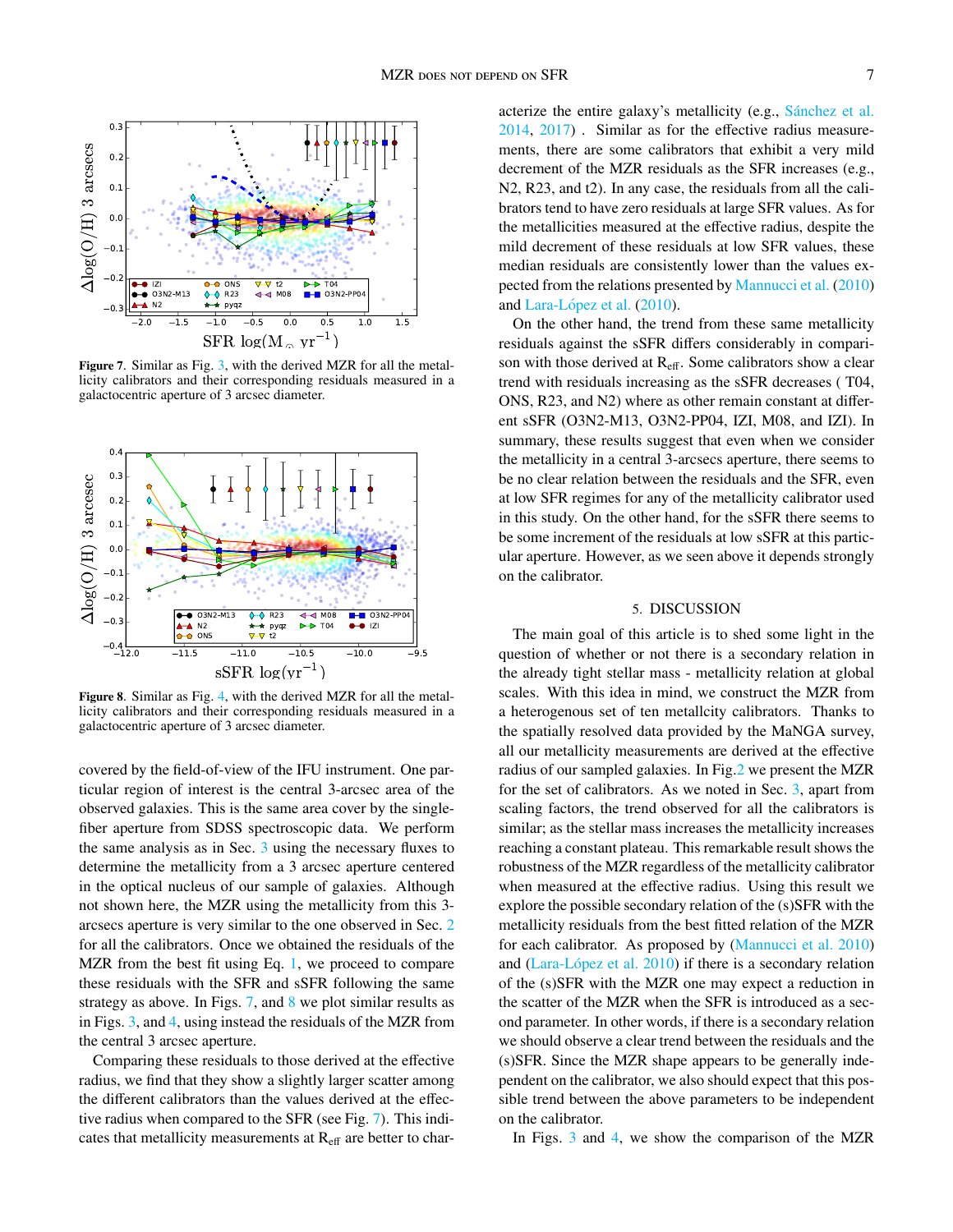

<span id="page-7-0"></span>Figure 9. MZR residuals against the SFR using two calibrators. Black and yellow points and lines represent the median residuals for the O3N2-M13 and t2 indicators, respectively. The shaded regions represent the area cover by the standard deviation. As in Fig[.3,](#page-4-0) the blue dotted line represent the [Mannucci et al.](#page-9-8) [\(2010\)](#page-9-8) relation.

residuals against the SFR and sSFR for the set of ten calibrators, respetively. In Fig. [3](#page-4-0) the discontinuous dotted and dashed lines represent two relations derived using singlefiber spectroscopy from the SDSS survey by Lara-López [et al.](#page-9-9) [\(2010\)](#page-9-9) and [Mannucci et al.](#page-9-8) [\(2010\)](#page-9-8), respectively. On the one hand, Lara-López et al.  $(2010)$  assumes that these three observables lay in a so called "Fundamental Plane". In other words, each of these observables can be described as a liner combination of the other two. These authors claim that for their observed parameters, this plane reduced the scatter from  $\sim$  0.26 as observed in their MZR to  $\sim$  0.16 dex as observed in the plane. The expected relation is very steep, decreasing more than 0.3 dex from SFR from 0.1 to  $1 \text{ M}_{\odot} \text{yr}^{-1}$ . When we compare their expected metallicity residuals from this plane against the SFR with our observed residual, we are not able to reproduce them with any of the MZR residuals from our set of metallicity calibrators. Alternatively, [Man](#page-9-8)[nucci et al.](#page-9-8) [\(2010\)](#page-9-8) parametrized the metallicity as a function of a new parameter  $[\mu_{\alpha} = \log(M_{*}/M_{\odot}) + \alpha \log(SFR)]$ . These authors shows that  $\alpha = -0.32$  provides the best fit to their data. This in turns suggest that in a given range of low-mass, low star-forming galaxies tend to have high metallicities. Following this relation we should expect larger metallicity residuals in low star-forming galaxies than those with high SFRs, as represented by the blue dashed line in Fig[.3.](#page-4-0) For these authors, the MZR residuals decrease from  $\sim 0.15$  to 0.0 dex in a small SFR range (from 0.1 to 1  $M_{\odot}yr^{-1}$ ). In contrast, we do not observed this trend with the same amplitude in the median MZR residuals from our set of calibrators. However, for some of these calibrators there seem to be a tendency of decreasing MZR residuals with the SFR (e.g., R23, N2, and t2). It may be the case that due to the statistical coverage, we are not able to sample enough the trend presented by [Mannucci](#page-9-8) [et al.](#page-9-8) [\(2010\)](#page-9-8) at low SFR. In order to explore this, we compare in Fig. [9](#page-7-0) the residuals of the calibrator with the tightest MZR

relation (i.e., t2) along with one of the calibrators with almost zero MZR residual variations respect to the SFR (i.e., O3N2- M13). The yellow and black shades represent the standard deviation of the residuals cover by each of these calibrators at different SFR bins. For the t2 calibrator the distribution of metallicity residuals includes those expected by [Mannucci](#page-9-8) [et al.](#page-9-8) [\(2010\)](#page-9-8), although not for the entire SFR range. At the lowest SFR the expected relation from [Mannucci et al.](#page-9-8) [\(2010\)](#page-9-8) is not able to reproduce the t2 residual distributions. The same is true for the O3N2-M13, where the median residuals are almost constant. This comparision suggests that even if there is a secondary relation of the MZR with the SFR, it is weaker than those reported previously in the literature. It also indicates that this possible secondary relation may not be as robust as the MZR itself since it does depend on the selected metallicity calibrator.

Except for the lowest sSFR bin, the MZR residuals are constant regardless of the metallicity calibrator (see, Fig. [4\)](#page-4-1) . When we compare the residuals of the MZR with the sSFR we are comparing to quantities that in principle should not have any relation with the stellar mass, since both are normalized to this quantity. This in turn indicates that a secondary relation observed between these two quantities would be a strong indication of the actual impact of the SFR in the metal content of galaxies. Then, the result we observed in Fig. [4](#page-4-1) is also a very strong indication that metals does not seem to depend strongly on the SFR.

In a recent article, [Salim et al.](#page-9-19) [\(2014\)](#page-9-19) found that the observed metallicity anti-correlates with the sSFR for SDSS galaxies located in the star-formation main sequence. To account for the impact of the stellar mass, they compare the metallicity and the sSFR for different mass bins. They stressed that the overall scatter from their observed Mass - Metallicity - SFR does not significantly reduced the scatter observed in their MZR. Our results agree qualitatively with the main conclusions from this study. We observe, at best, a weak dependence of the residuals of the metallicity (in other words, when we remove the stellar mass dependency on the metallicity) against the sSFR for the entire set of galaxies, regardless of the metallicity calibrator. Once we divide our sample in stellar mass bins, we find trends of the residuals of the MZR with the SFR and sSFR (see Figs. [5](#page-5-0) and [6\)](#page-5-1). However, these trends depend on the selected metallicity calibrator. A possible reason for the difference in these two studies is that we compare the residuals of the MZR instead of only the metallicity to the SFR. As we explain above, this ensures that we are comparing two quantities that are not heavily dependent on the stellar mass. In conclusion, we suggest that previously observed trends between the metallicity and the sSFR could be induced by the distribution of galaxies into mass bins as well as the lack of proper subtraction of the dependence of the stellar mass in the metallicity.

The spatially resolved data allows us to study in Sec. [4.2,](#page-5-2) the metallicity measured by the emission line fluxes inte-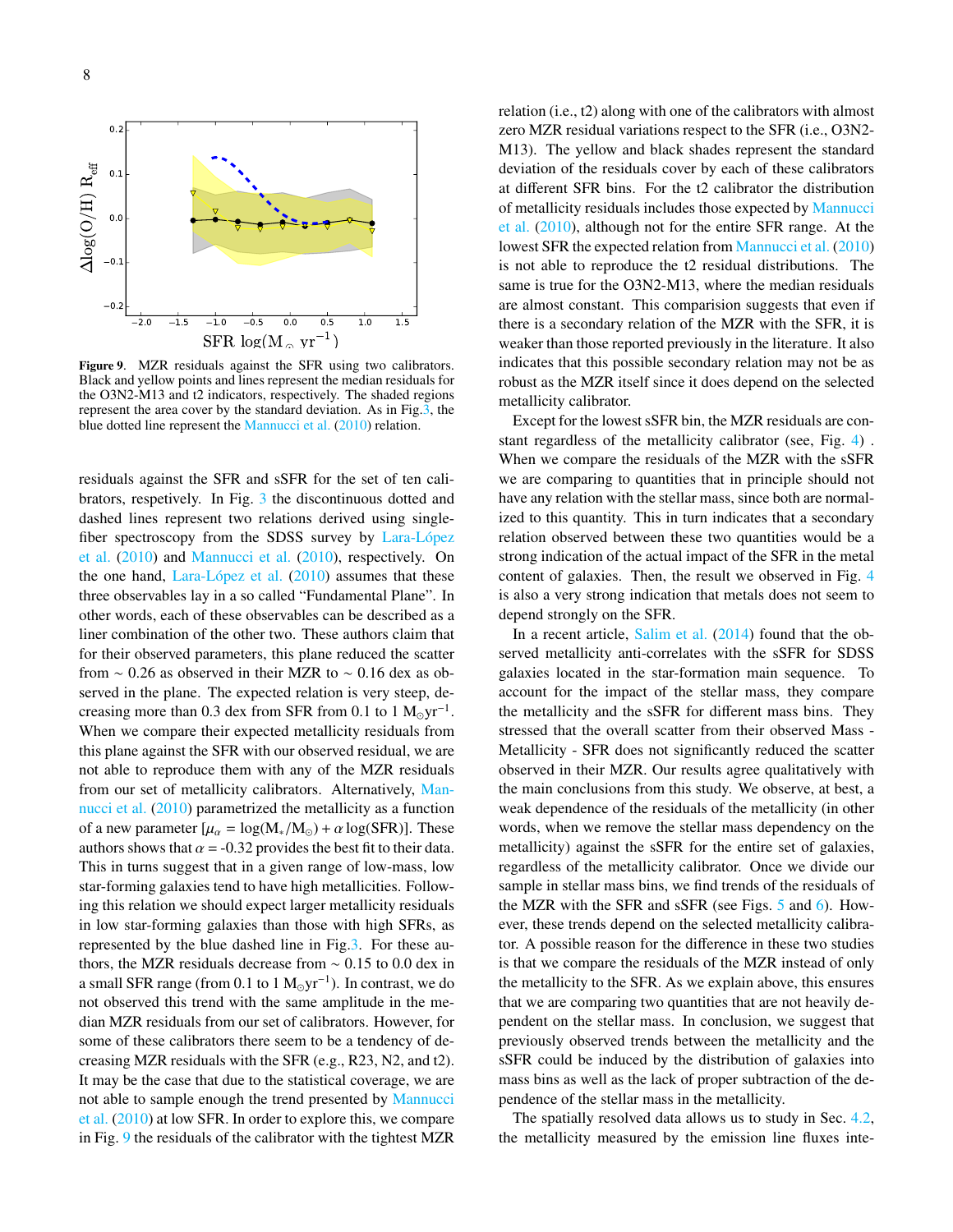grated in a 3-arcsec aperture centered in the optical nucleus of our sample of galaxies. This emulates the metallicity data from a single fiber spectroscopy, such as the SDSS spectroscopic data. We perform the same analysis as at the effective radius (see Figs.  $7$  and  $8$ ). The trend we observed between the MZR residuals and the SFR using this 3 arcsec aperture is quite similar to those observed at the effective radius. This suggests that the non-existent (or weak) relation of the MZR and the SFR is independent of the spatial scale. This result also is very robust for different metallicity calibrators. Our data are also in agreement with recent results showing the lack or weak secondary relation of the MZR with the SFR for single-fiber aperture data. Using a single metallicity calibrator, [Kashino et al.](#page-9-46) [\(2016\)](#page-9-46) showed that they were not able to reproduce the secondary relation between the SFR and the MZR proposed by [Mannucci et al.](#page-9-8) [\(2010\)](#page-9-8). Ironically enough, as noted in their conclusions, the lack of a secondary relation was consistence with its existence. They claim that their metallicity calibrator is not sensitive to metallicity dilution or enhancement of the SFR due to metal-poor gas infall, therefore even if there was a secondary relation they were not expecting not to observe it. On the other hand, [Telford et al.](#page-9-10) [\(2016\)](#page-9-10) explored systematic effects of the secondary relation between the MZR and the SFR. They found a weaker secondary relation in comparison to the one presented by [Man](#page-9-8)[nucci et al.](#page-9-8) [\(2010\)](#page-9-8). Along with these studies, our results show that even in the central region the assumed secondary relation with the SFR or the sSFR, if exists, is much weaker than previously claimed.

The existence or not of an observational relation between these three parameters has a significant impact in how we understand the evolution and structure of galaxies in the Universe. Semi-analytical models as well as numerical simulations have explained this triple relation by invoking an interplay between global metal-poor gas inflow and outflows which remove enriched material far out the reach of the potential well of the galaxy (e.g., [Finlator](#page-9-47) [2016,](#page-9-47) , and references therein). In a parallel work, we examine this possible secondary relation using the CALIFA spatially resolved dataset (Sánchez et al.  $2017$ ). We find similar results to those presented in this study. Indeed, there is no clear trend nor statistical significant reduction of the scatter of the MZR by introducing a secondary dependance either with the SFR or the sSFR. The fact that we could not find a clear secondary relation either at the central region or at the effective radius indicates that the process responsable for the MZR seems to be scale independent. We identify these results as the enrichment of the interstellar medium being dependent on local processes, with a strong dependence on the local star formation history, and local downsizing. Indeed, [Rosales-](#page-9-3)[Ortega et al.](#page-9-3) [\(2012\)](#page-9-3) found an analogous local MZR between the surface mass density  $(\Sigma_*)$  and local metallicity. At low  $\Sigma_*$  the local metallicity decreases, similar to the MZR for  $log(M_{*}/M_{\odot})$  < 10, indicating that metal enrichment and star formation is still occurring. At larger  $\Sigma_*$  (or  $M_*$ ), both local and global metallicities reach a constant metallicity suggesting that in those regions (or galaxies) star formation has ceased. Following this relation, it is also possible to reproduce the observed metallicity gradients in disk galaxies using the  $\Sigma_*$  radial distributions [\(Barrera-Ballesteros et al.](#page-9-6) [2016\)](#page-9-6). In conclusion, we suggest that global stellar mass - metallicity relation is primarily a consequence of the metal enrichment by the stellar population at local scales. Although we cannot completely rule out a dependency of the metallicity with the SFR, we find that if exists is much weaker than previously reported.

## 6. CONCLUSIONS

<span id="page-8-0"></span>We study the integrated stellar mass - metallicity relation (MZR) for more than 1700 galaxies included in the on-going SDSS-IV MaNGA survey. The wealth of this integral field spectroscopic data allows us to determine the metallicity at a fixed physical scale  $(R_{\text{eff}})$  using a set of ten calibrators covering a broad range of methods from empirical, mixed to pure photoionization models. We confirm for all calibrators the reported trend of the MZR using large samples of singlefiber spectroscopic data (e.g., [Tremonti et al.](#page-9-1) [2004;](#page-9-1) [Mannucci](#page-9-8) [et al.](#page-9-8) [2010\)](#page-9-8), as well as those reported using integral-field spectroscopy (e.g., [Rosales-Ortega et al.](#page-9-3) [2012;](#page-9-3) Sánchez et al. [2014;](#page-9-4) [Barrera-Ballesteros et al.](#page-9-6) [2016\)](#page-9-6) with different scaling factors (e.g., [Kewley & Ellison](#page-9-2) [2008\)](#page-9-2). Even more, we find that direct method and  $t_2$  based calibrators show a MZR with smaller dispersion with respect to mixed and pure photoionization calibrators.

We also explore a possible secondary relation of the MZR with the star formation rate (SFR) as well as with the specific SFR (sSFR). We find that residuals of the MZR do not show a evident correlation with SFR or with the sSFR regardless of the abundance calibrators used in this study. A further linear fitting of these residuals with the SFR or sSFR does not reduce the observed scatter. Even more, we note that the dispersion of these residuals is of the same order of magnitude as the errors of the adopted calibrators in most of the cases (e.g. [Marino et al.](#page-9-36) [2013\)](#page-9-36), and therefore we do not expect any possible secondary relation in any case. The above results are also valid when we consider the metallicity using fluxes integrated in a 3 arcesec aperture centered in their optical nuclei.

This is strong evidence supporting the lack of a secondary relation of the SFR with the MZR. Our results suggest that chemical enrichment in galaxies mainly occurs at local scales as proposed by [Rosales-Ortega et al.](#page-9-3) [\(2012\)](#page-9-3); Sánchez et al. [\(2014\)](#page-9-4); confirmed recently using data from the MaNGA survey [\(Barrera-Ballesteros et al.](#page-9-6) [2016\)](#page-9-6). This in turn also suggests that large-scale outflows do not appear to be the primary mechanism to enrich the ISM, whereas inflows seem to regulate the SFR [\(Lilly et al.](#page-9-48) [2013\)](#page-9-48).

Finally, we note that a local/global SFR - stellar mass se-